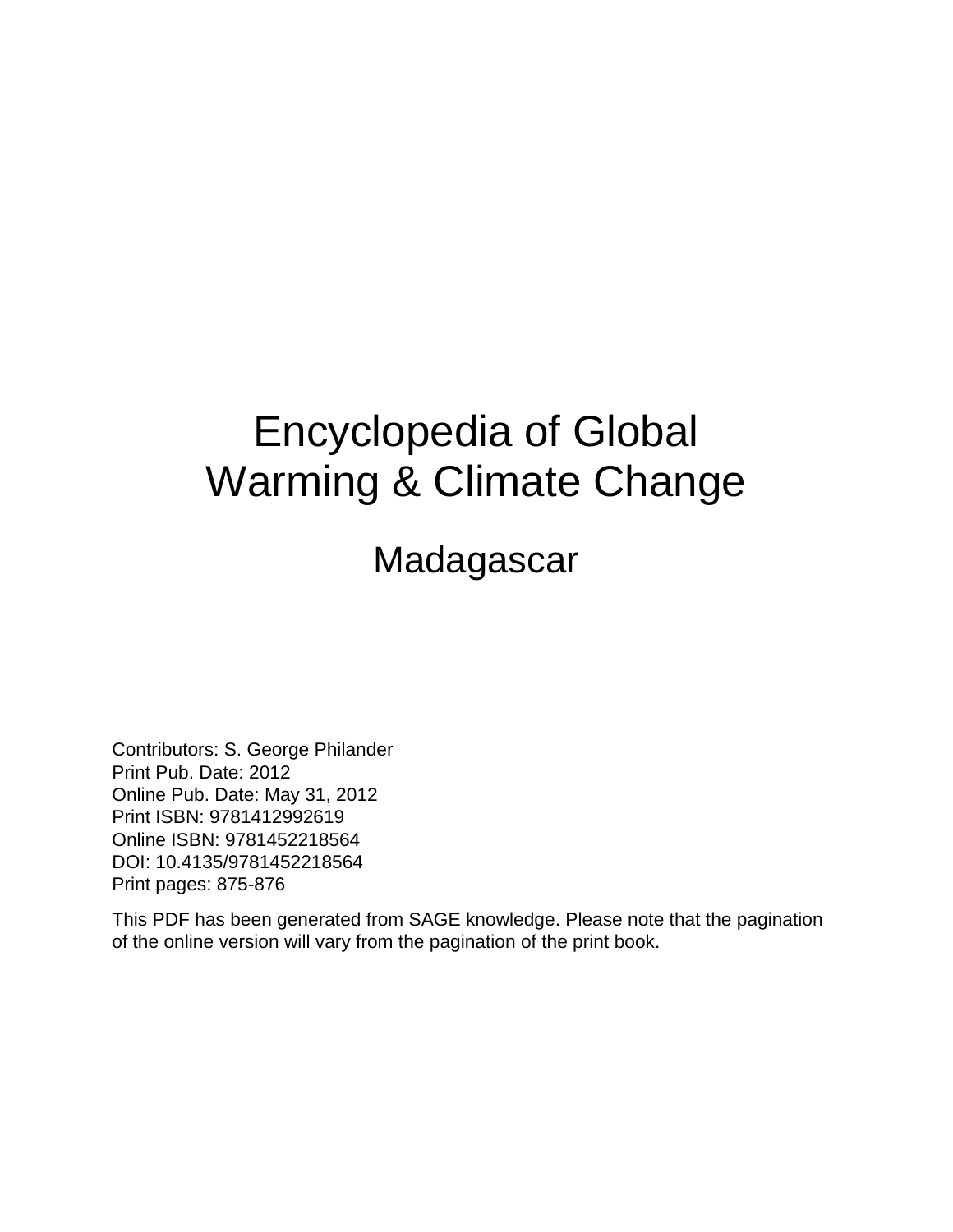## 10.4135/9781452218564.n435

## Princeton University

The Republic of Madagascar comprises the island of Madagascar as well as several small peripheral islands in the Indian Ocean off the southeastern coast of Africa. The land area of the island of Madagascar is 226,658 sq. mi. (587,041 sq. km).

Between 1984 and 2003, the average temperature has increased in northern Madagscar between 0.18 and 0.45 degree F (0.10 and 0.25 degree C); there has been no recorded average temperature change in the south. The effect of this warming in Madagascar has been an increase in El Niño Southern Oscillations, which are associated with droughts and wildfires. In addition, there has been an increase in the intensity and number of cyclones, which displace human communities and lead to local famine and cholera outbreaks. Although warmer ocean temperatures caused by global climate change have been recorded in northern Madagascar, the effects of this change on the coral reefs in the region has been mitigated, at least temporarily, because of cooler water from deep ocean currents.

Madagascar's unique flora and fauna are also susceptible to climate change: for example, reduced rainfall has negatively affected endangered sifaka lemur populations. Madagascar's western coast mangrove forests are particularly susceptible to increasing sea levels caused by global warming. The impact of climate change and global warming in Madagascar is exacerbated by deforestation resulting from increased population and unsustainable swidden farming and logging that has reduced forest cover and increased desertification, causing higher temperatures, lower humidity, and diminishing annual rainfall.

Efforts to reduce the effect of climate change and global warming on Madagascar's flora and fauna includes the U.S. Agency for International Development's attempt to reduce brush fires, which release carbon emissions into the atmosphere, in addition to destroying vegetation. The Wildlife Conservation Society, Conservation International, and the government of Madagascar's Makira Forest Project seek to protect over 74,131 acres (300,000 hectares) of rainforest in northeastern Madagascar. It is hoped that the Makira Forest will offset 9.5 million tons of carbon dioxide (CO 2

Page 2 of 3 **Encyclopedia of Global Warming & Climate Change:** Encyclopedia of Global Warming & Climate Change: Madagascar [SAGE knowledge](http://knowledge.sagepub.com)